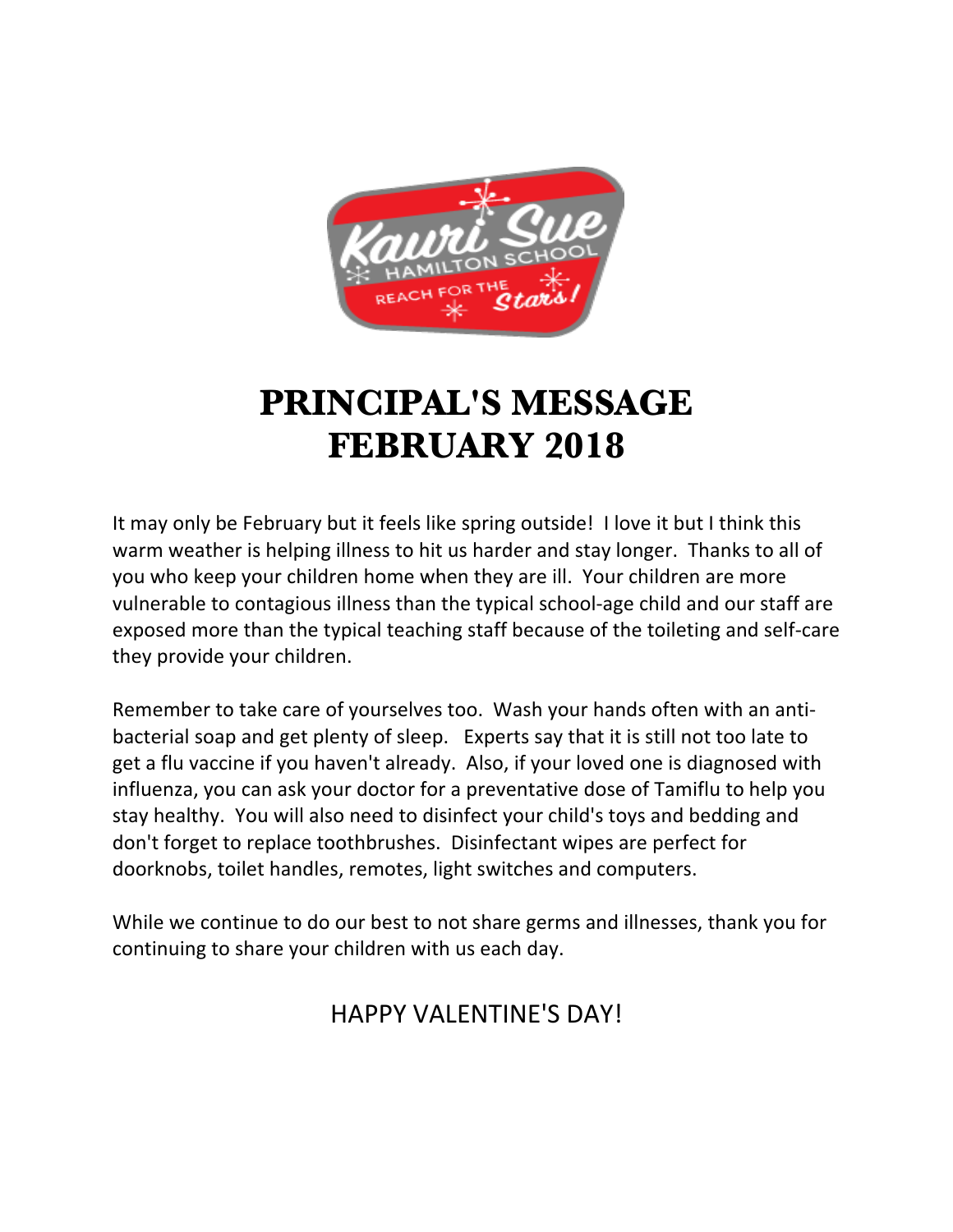## **SCHOOL CLIMATE SURVEY**

Dear Parents and Caregivers,

Beginning February 6, 2018, and continuing through March 16, 2018, our school will be administering school climate surveys. All parents/caregivers and staff are being invited to participate.

The purpose of this survey is to gather input about school climate and effectiveness of the teachers and administrators at our school. Responses are anonymous and no personal information will be collected. Reports will be made available to teachers and administrators to use in their school improvement efforts. The survey is short, taking less than ten minutes to complete. We have provided the links for you to access the survey.

Parents/Caregivers- https://uepc.co1.qualtrics.com/jfe/form/SV\_b3pa40U69aHEoZf Faculty/Staff- https://uepc.co1.qualtrics.com/jfe/form/SV\_5b6flcoR4UIOEKN

During the survey window, you are welcome to come into the school to use a computer in the main office to complete the survey. The survey is available in both English and Spanish.

Thank you in advance for your participation.

Sincerely,

Rita Bouillon Principal Kauri Sue Hamilton School

## **PRODUCT RECOMMENDATIONS FROM PARENTS, CAREGIVERS, AND PROFESSIONALS THAT MAY HELP YOU...**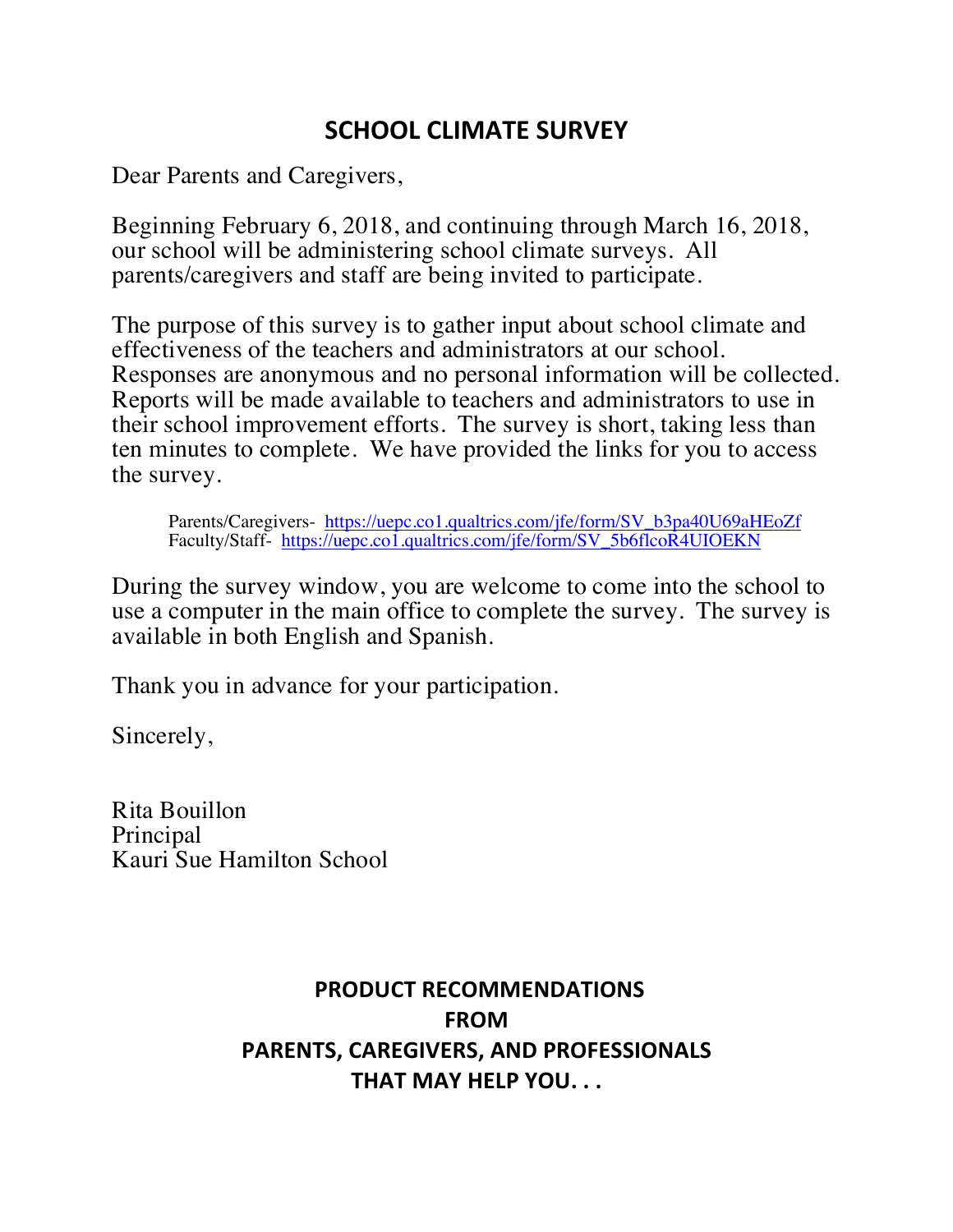If you know of a product or have a tip that might help other parents, please share it with Rita

 $(rita.bouillon@jordan district.org)$  so that we can share it with all of our families through this monthly newsletter.

A parent mentioned that she had found a movement monitor that alerted her when her child had a **seizure** while sleeping. You can see it on BuyBuyBaby.com in the baby monitor section. It is a "**Baby Movement Monitor with Wireless Sensor Pad**" and is also pricey at \$199.99 but might be just the thing you are looking for. Although the majority of reviews indicated they would recommend it to be purchased, I noticed a lot of the reviews mentioned several "cons".

The same parent told me about a product on owletcare.com **the Owlet Smart Sock tracks heart rate and oxygen** while your child sleeps. This mom mentioned that before using this product, she had difficulty keeping a pulse ox on her child while he slept. This pulse ox stays put because it is inside a sock. It is a little pricey at \$299 but may fill a need for some of you. It is also available on BuyBuyBaby.com at the same price. A lot of reviews offer praise for this product.

# **Save the Date!**

• February  $14^{\text{th}}$  – Valentine's Dav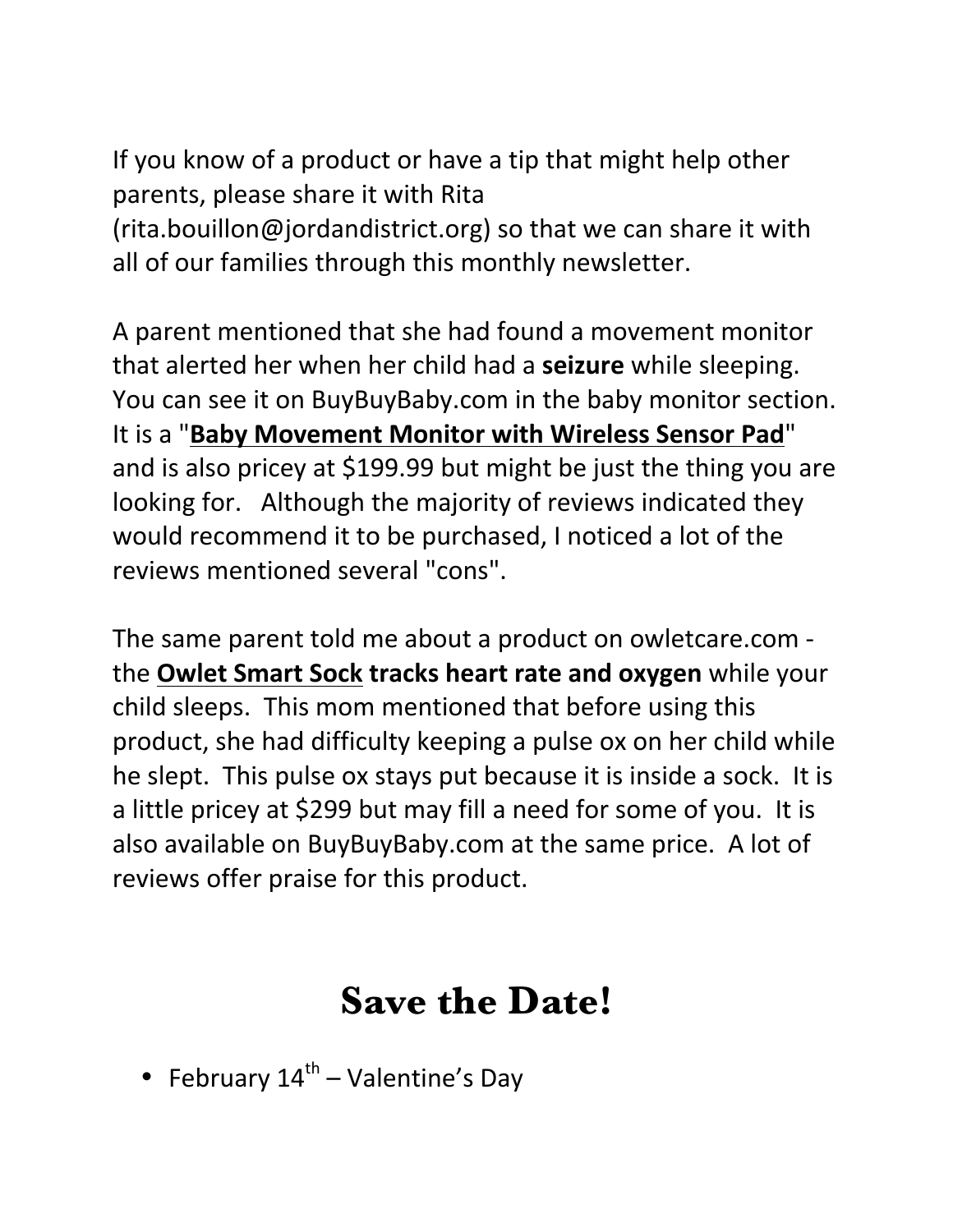- February  $19^{th}$  President's Day, No School
- March  $9^{th}$  No School
- March  $16^{th}$  No School
- April 2- $6^{th}$  Spring Break, No School



# *Reach for the Stars!!!*

## **UTAH GRIZZLIES HOCKEY TEAMS UP WITH KAURI SUE HAMILTON!**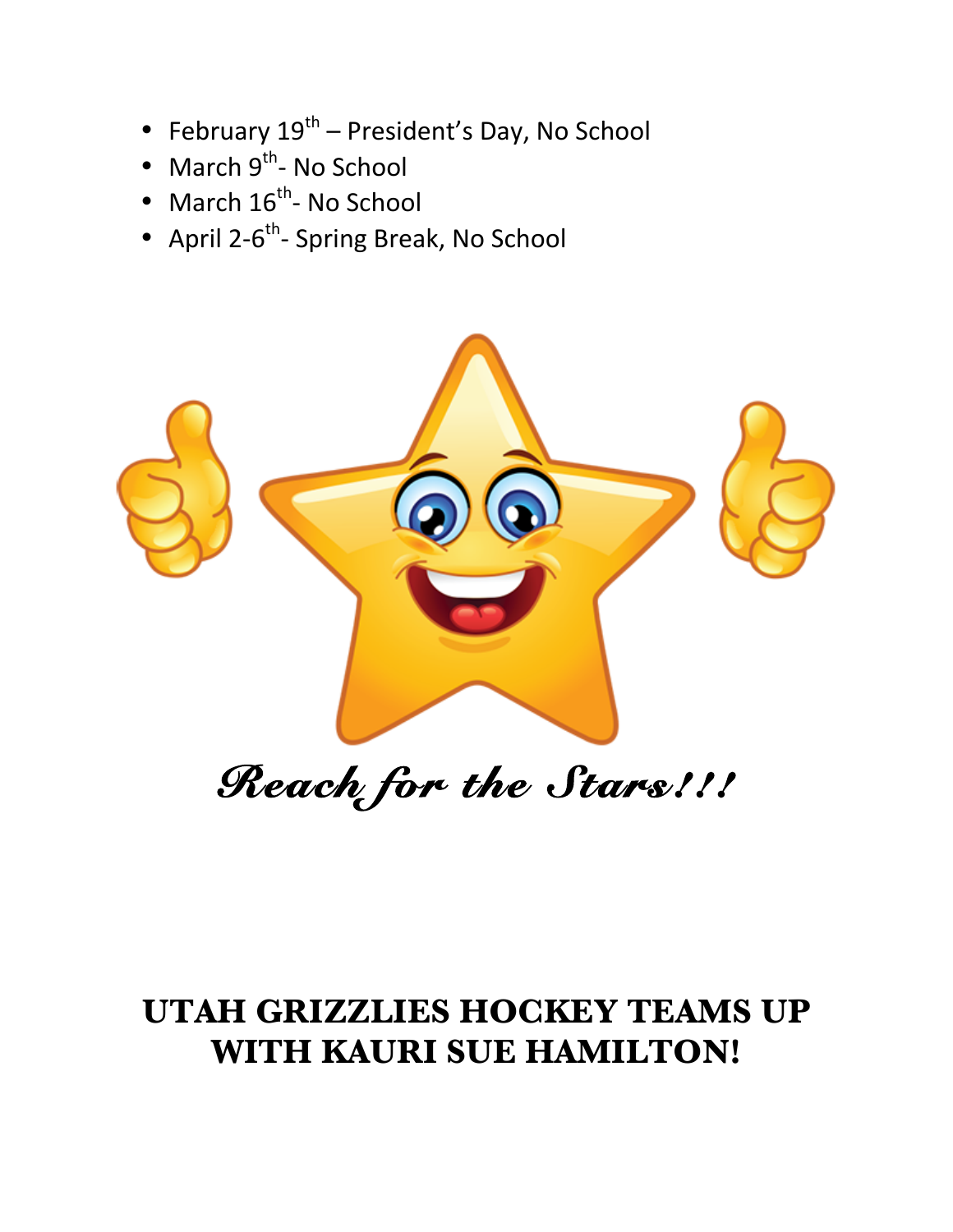

**Enjoy a Discount Ticket for President's Day – Monday, February 19 2018. Puck Drops at 1:30PM!**

**Pricing** Center: \$20 (reg. \$29) Corner: \$14 (reg. 21) Party: \$9 (reg. \$14) MUST Call Jesse @ (801) 988-8009 to purchase tickets \*Make sure to mention Kauri Sue! You will receive 30% off of each ticket purchased, and you will help the Grizzlies raise money for the Kauri Sue Hamilton School! Offer can NOT be redeemed at box-office.

**Come Support Kauri Sue with the Utah Grizzlies as they celebrate an Ability Day!**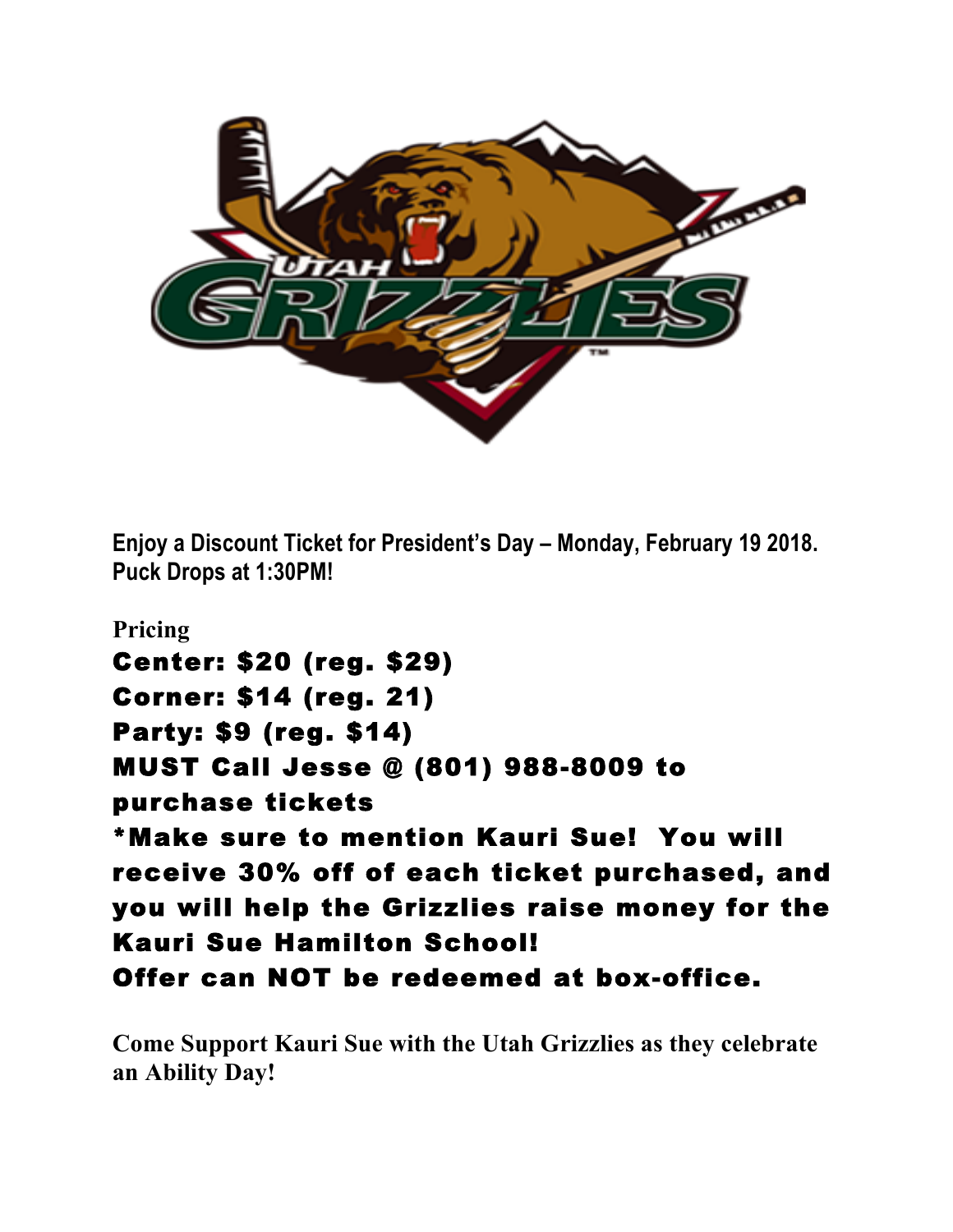Come hang out with the Utah Grizzlies as we take a day to promote inclusivity! This special pricing is available to you for this special day. ADA seating IS available, upon request.





## PARENT RESOURCES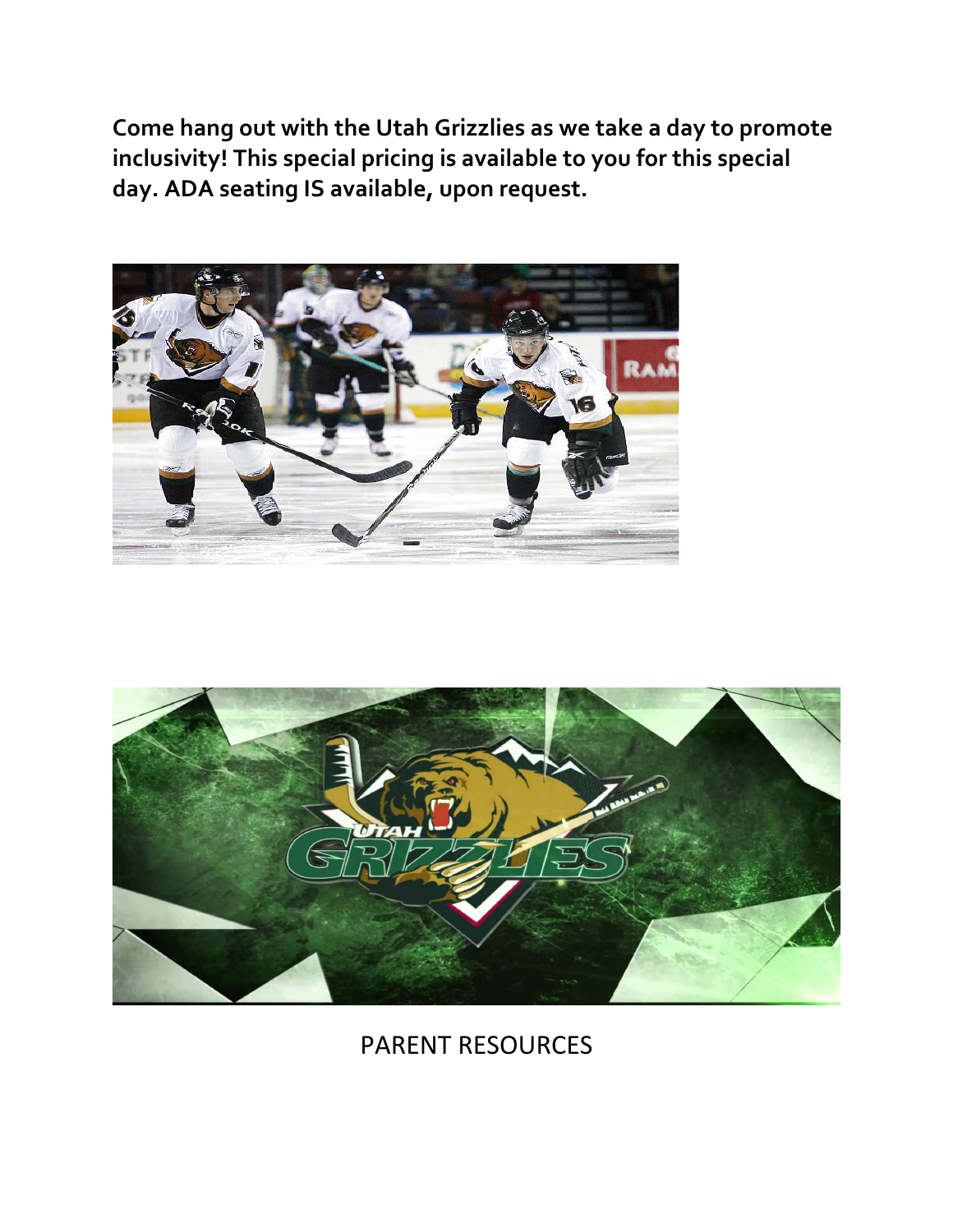We know that parents are often overwhelmed by the day to day requirements of caring for children with disabilities. We want to help you be aware of and utilize resources that you may not know are out there. We will highlight some of those here.

#### Family to Family Network

The Family to Family Network (FtoFN) is a statewide parent support network run by volunteers. It is designed to educate, strengthen, and support families of persons with disabilities, especially those who are on the waiting list or are in services with the Division of Services for People with Disabilities (DSPD). Network leaders are parents of individuals with special needs and link families to local resources, services, and disability-friendly events. The FtoFN is a project of the Utah Parent Center.

#### They can help you by providing:

- support through local meetings, either in-person or online
- information and referral
- One-on-one consultations
- Meaningful activities, events for families
- Information and referrals
- tips on how to advocate for your family
- help to families who qualify or may be eligible for services from DSPD, and help to understand programs and services and how to work with service providers and support coordinators
- training on choosing or changing your support coordinator.

The Jordan School District hosts classes developed by the Family to Family Network monthly at the South Valley School. This month there are two classes.

#### February 15,  $6:30 - 8:00$ ; Pro Se Guardianship

Guest Speaker: Michelle Morris, Guardianship Associates of Utah. In a guardianship proceeding family petitioners can save money by choosing to represent themselves in the court process. Families will be taught how to fill out these documents correctly, how to file the documents with the court and how to represent themselves at the hearing.

#### February 22,  $7:00 - 8:30$ ; Special Needs Trusts and ABLE Accounts

Come learn what they are, what the qualifications are for setting them up, and how they can prevent assets from being liabilities.

You can learn about future classes by checking the Jordan School District Special Education web page at specialed.jordandistrict.org/parent-information/.

Last month, on January 18, the Family to Family Network invited the Division of Services for People with Disabilities (DSPD) to teach about the intake process and be updated on the wait list benefits available. For those receiving services, find out if you are accessing the appropriate services you/your child needs.

#### DSPD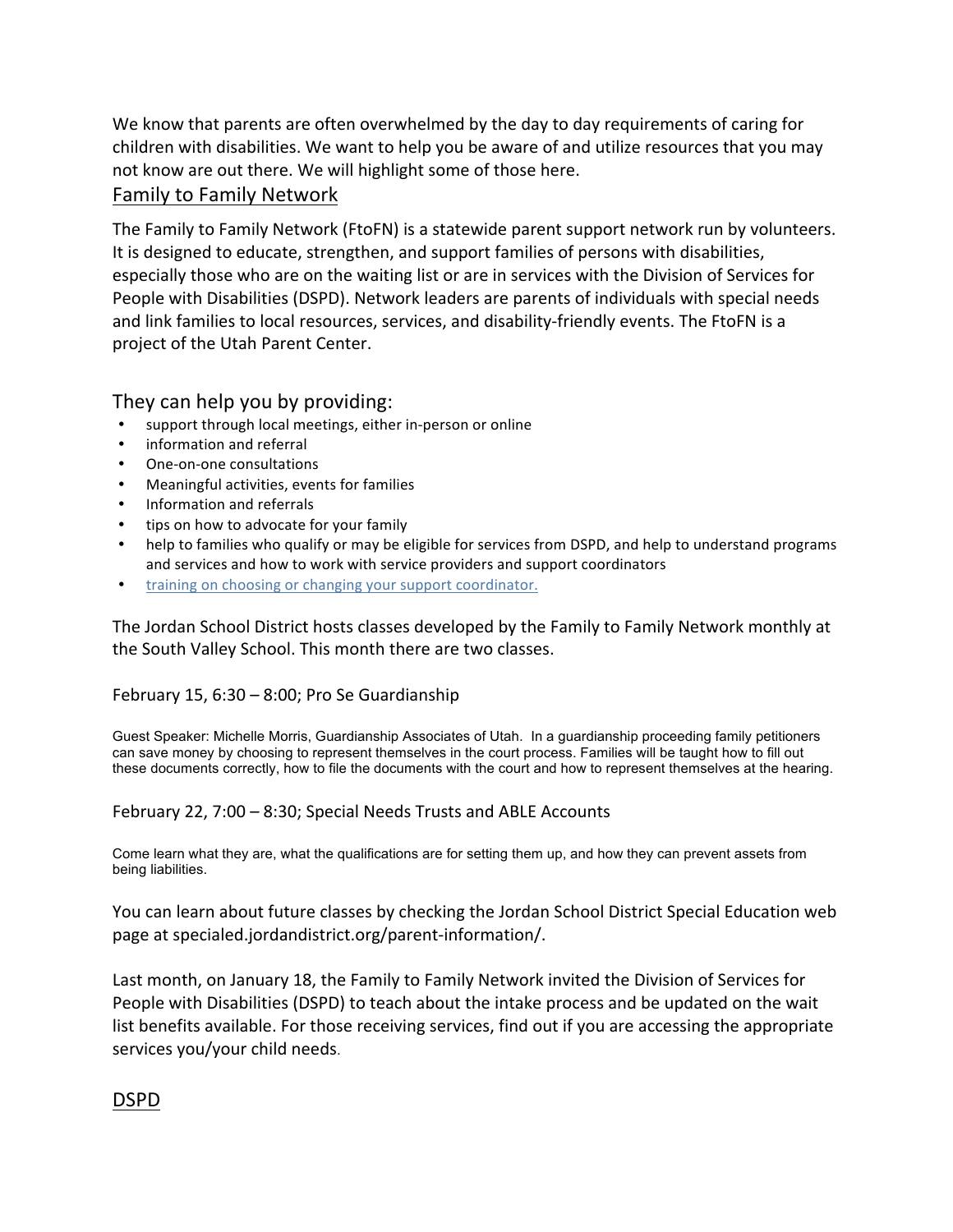DSPD is a program for those individuals with intellectual disabilities who demonstrate functional impairment in three or more major areas of life activities. Their goal is to provide supportive services that will enable individuals to live as independently as possible in their own homes or other community settings.

Applying for DSPD is not a quick process. Currently, there are 500,000 individuals in the state of Utah being served by DSPD waivers. Everyday, the department gets from 5 to 15 requests for application. It is very important that anyone that meets the criteria for this service put in an application so that our state officials know they are out there. We want them to know that our students, your children, are out there. Without their names on waiting lists, these government officials may not continue to fund this department, providing much needed resources for people with disabilities.

Eligibility Criteria:

- Demonstrate functional impairment in 3 or more of the major areas of life activities,
- Have onset of their disability occur before age 18 for intellectual disabilities or before age 22 for other related conditions;
- Not have a primary condition attributable to a mental illness,
- Meet level of care criteria for admission to an intermediate care facility for persons with intellectual disabilities;
- Meet the financial eligibility requirements for Medicaid, and
- Be able to live safely in the community once waiver supports and services are in place.

How to Apply:

- Complete Form 1-1 Request for Determination of Eligibility for Services. You can access the form here https://dspd.utah.gov/wp-content/uploads/2017/09/Intake-Packet-IDRCupdated-1.pdf or come to the office at Kauri Sue and we will provide you with the form.
	- $\circ$  This form can be mailed, faxed, or scanned and emailed to DSPDIntake@utah.gov.
- Once your request is received, you will be assigned an intake worker. This person can help you complete the rest of the application. This will include:
	- o Needs Assessment
	- $\circ$  Authorization to Furnish Information and Release from Liability
	- o Form 18 Request for ICD 10 CM Code from a Licensed Physician
	- o Social History
	- $\circ$  You will need copies of your child's:
		- Social Security Card
		- **Birth Certificate**
		- Medicaid Card if applicable
		- **EXEC** Social Security Income if applicable
		- Psychological Evaluation (we can provide you copies of this if needed. If additional testing is required, we can complete that as well)
		- Medical Records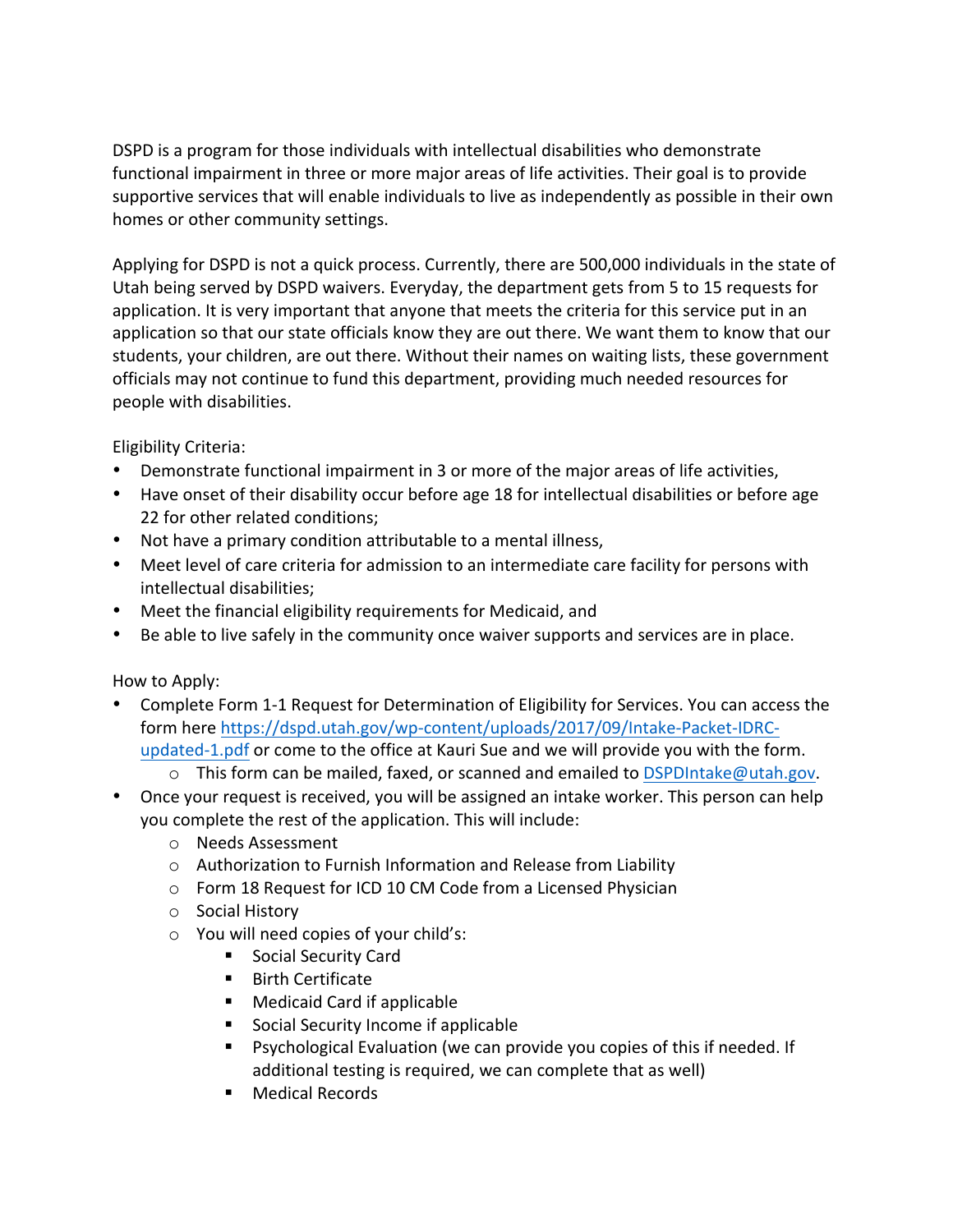Your intake worker will walk you through the entire process. Once all the documentation is received and reviewed an appointment will be made to complete an assessment. This entire process will take up to 90 days.

People with disabilities are given a number on the waitlist. This is determined using an algorithm based on need, disability, level of care, family circumstances, etc. Once your child is placed on a waiting list for funding, there are some very important things to remember.

- You must respond to the wait list survey that is sent to you each year. This keeps your child on the list. If you do not respond in the time allotted, you risk being removed from the list.
- Keep your child's file updated. Things to update include contact information, new or increased medical or behavioral care, increase in care giving, problems with care giver, dynamics of family. Some of these updates could move your child up on the waitlist.

If you find that this is a daunting task, we would be happy to help you through the process. We want to be sure you get all the help available.

#### Utah Family Voices

- Assist families as they search and access public and private systems for their children with special needs;
- Work with families, health care providers and agencies to promote a coordinated and family-centered system of care;
- Promote discussion and linkages among families, providers, and policy-makers to better serve the health care and related needs of children and families in Utah;
- Develop and disseminate educational and resource materials;
- Provide trainings and presentations
- Provide a voice in the design, development, implementation, and monitoring of health policies and programs;
- Provide one-on-one emotional support and assistance;
- Document family needs and family stories as a basis for policy planning and services.

All services are free and confidential.

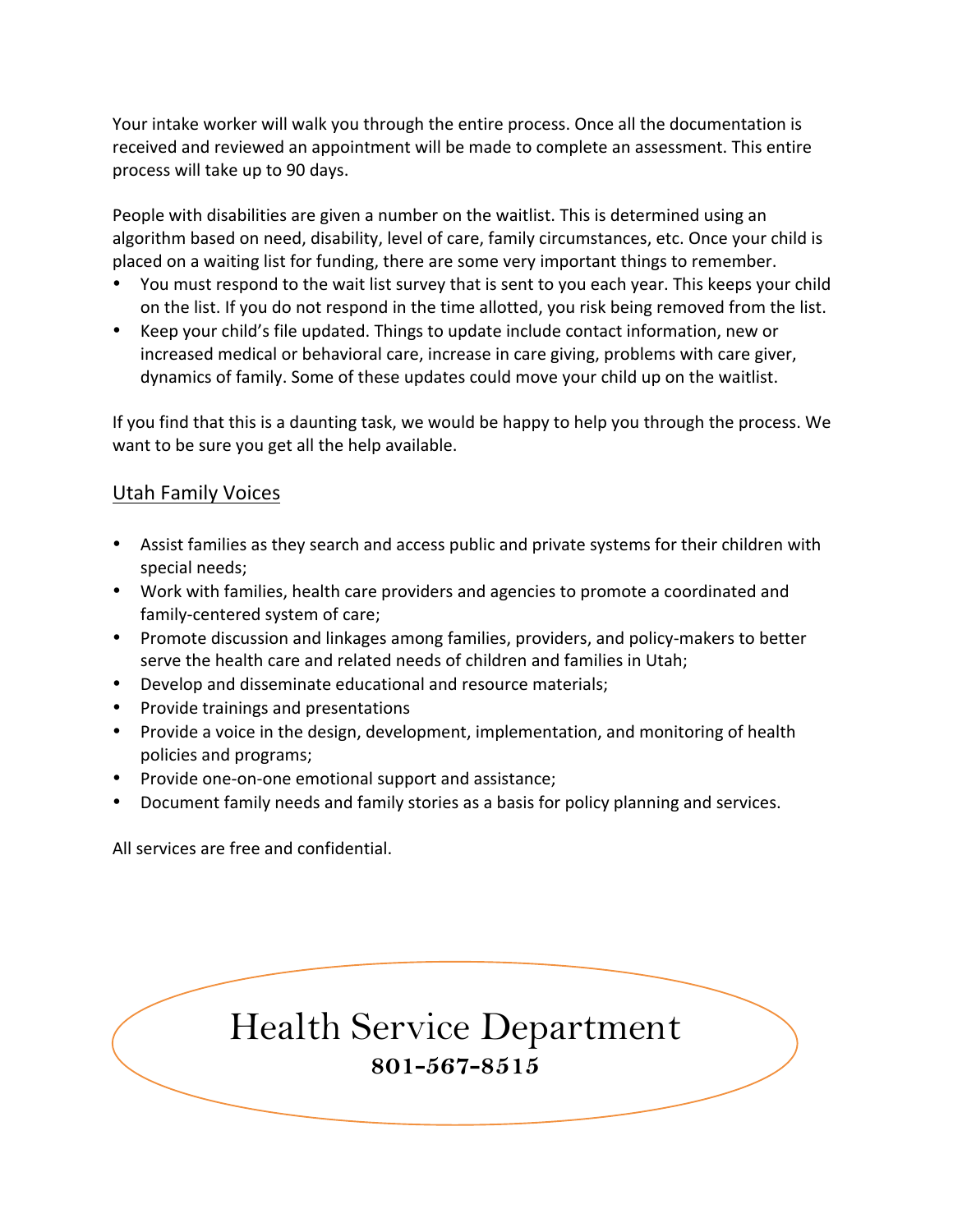$\bigwedge$ Ithough Open Enrollment has been over for a while, did you know that you

could still sign up for the Marketplace Insurance if you have had a life changing event?

Some of those events include:

- Getting married or divorce
- Birth or adoption of a child
- Loss of insurance
- Change of citizenship status
- Change of residence to a new zip code

If you know anyone that might need health insurance and qualify let them know we can help them.

Help with utilities (H.E.A.T.) for those in need is also still taking application through April 30<sup>th</sup>.

Our hours are Monday – Friday  $8:00 - 4:30$ .



We offer a variety of services for families in our District and we love to help!

# **Speech News**

This Month in Speech.....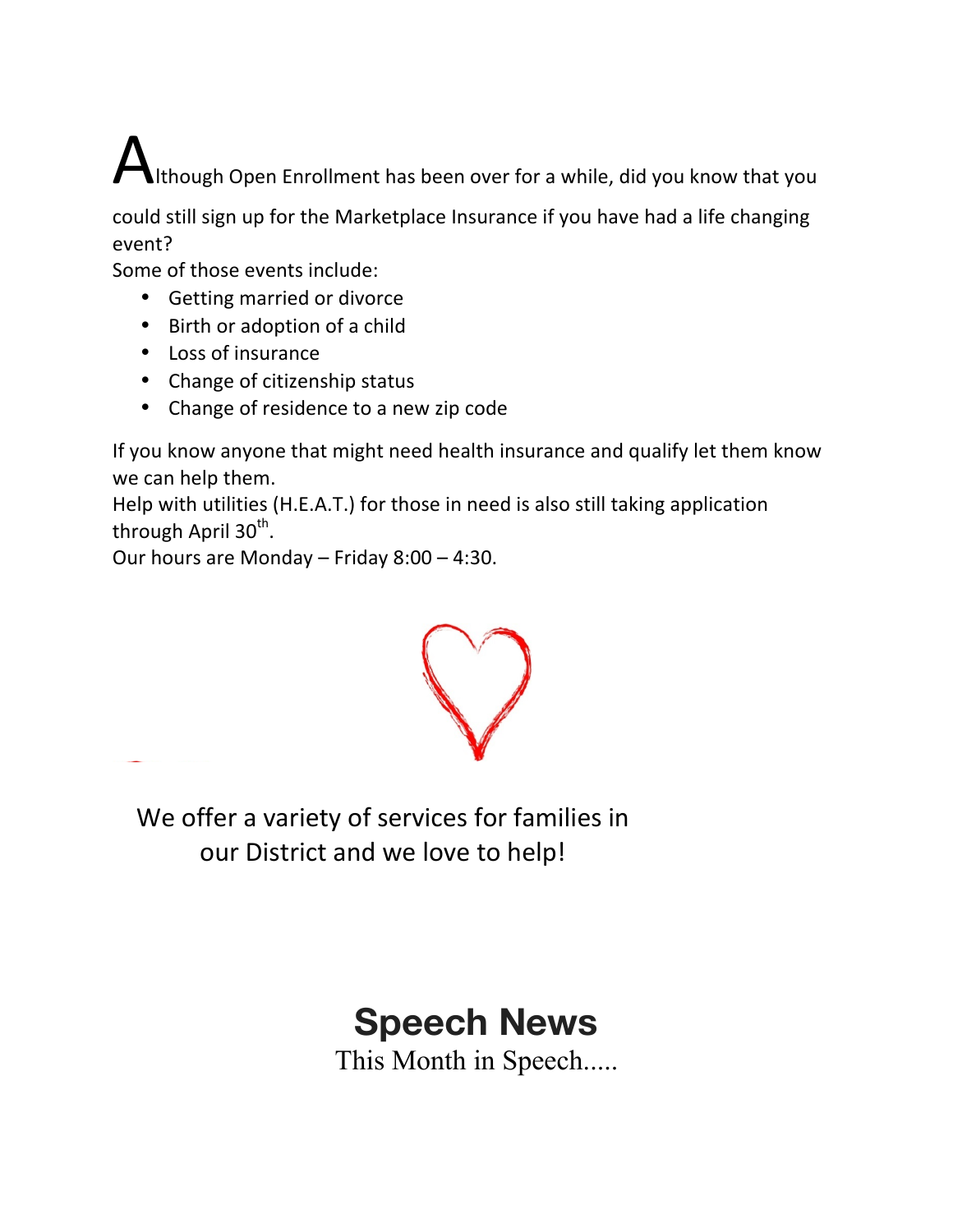

We are reading M e a n S o u p by Betsy Everitt. Students will get to practice identifying and expressing different emotions, while making a fun soup in the process. In addition, we are kicking off the month with our very own Kauri Sue Winter Olympics! Every student will be given the opportunity to participate in a Parade of Nations, pass the Olympic Torch, and choose a winter sport activity in which they have a chance to win their own Olympic medal. Moreover, during Valentine's week, students will get to practice using their attributes vocabulary (e.g., size, colors, numbers) by creating valentines for loved ones. So, a lot of exciting activities are taking place this month, and we can't wait to see you in Speech.

> Word/Concepts of the Month: Emotions In/ out Up/ down My turn/ your turn Size (big, medium, little) Give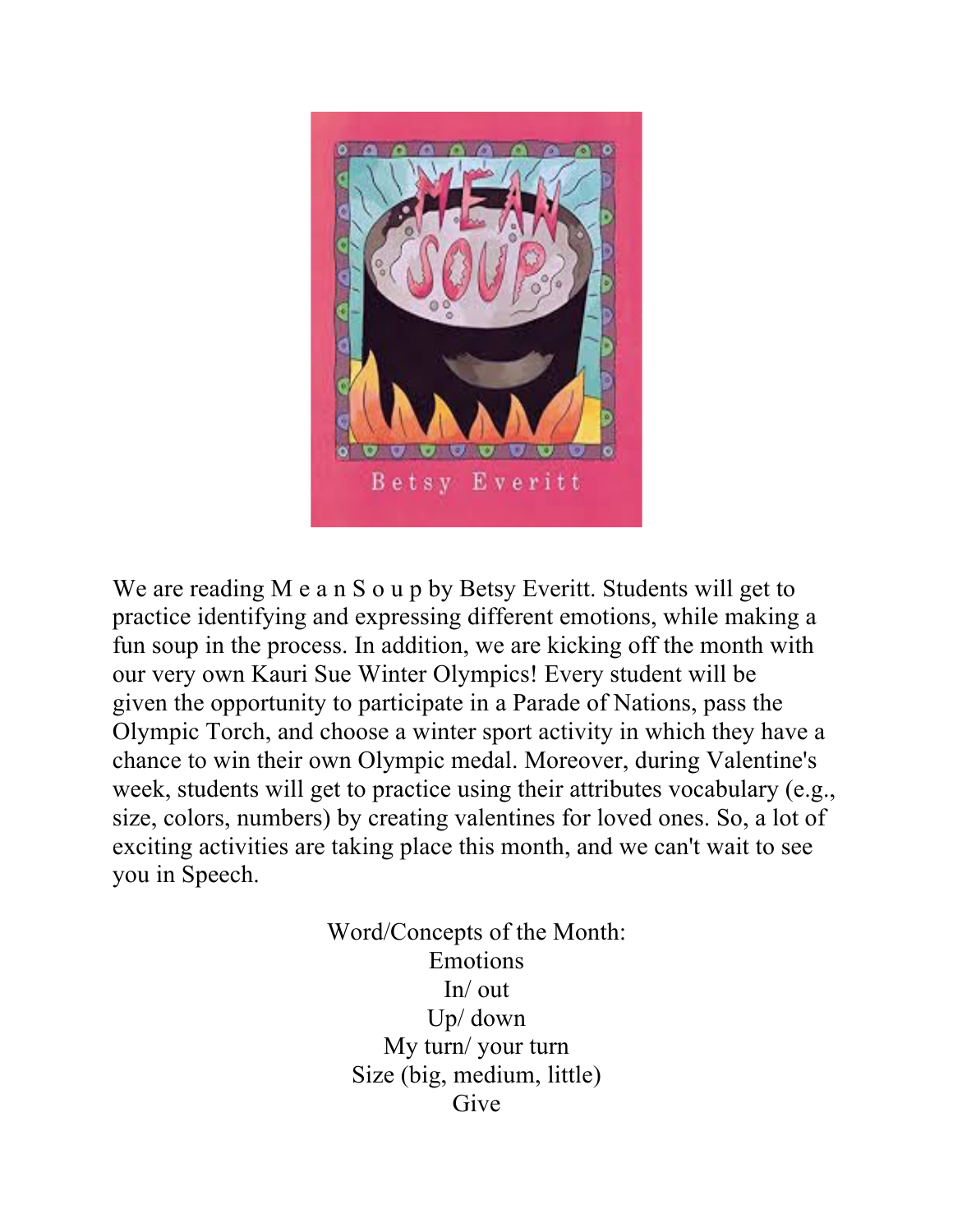

# **Notes from Nursing**

Dear Parents/ Caregivers,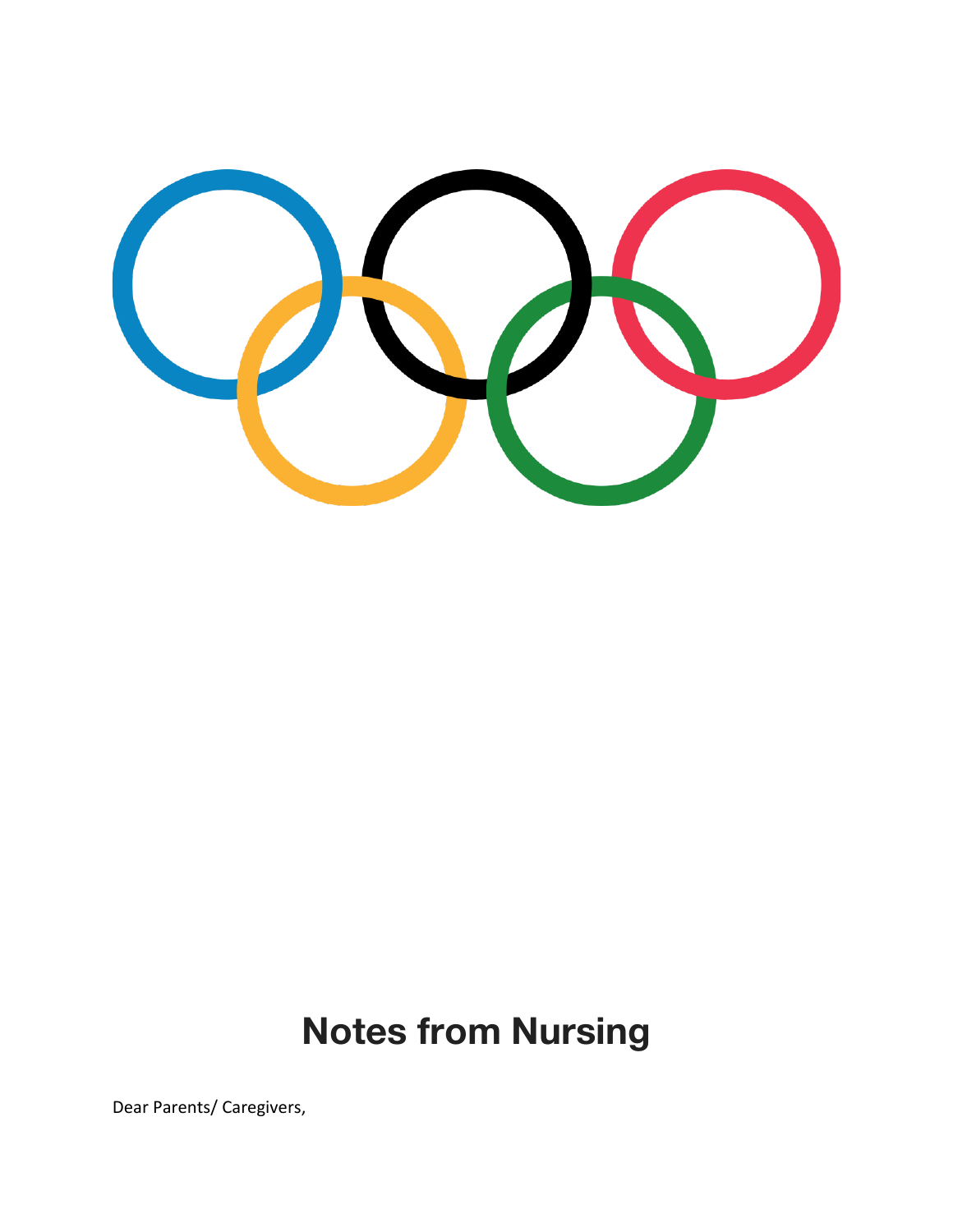For your child's health and safety, we work closely with the County and State Health Departments to maintain an environment that is as healthy and clean as possible. For that reason, The Kauri Sue Hamilton School requires that students stay home if they have been ill during the night or in the morning and has any of the following symptoms:

- **Fever** (100.5 degrees or higher), especially when accompanied by lethargy.
- Vomiting (1 or more times within 24 hours), not related to behavioral vomiting. If your child throws up the night before and seems fine the next day, he/she is more than likely still contagious to the others. You must wait 24 hours before returning to school.
- Diarrhea (2 or more times within 24 hours), including medication induced diarrhea to relieve constipation. Please try to schedule clean outs for over the weekend.
- Severe cold symptoms with or without fever, especially when accompanied by thickened nasal discharge.
- **Coughing** that keeps the child up at night, worsens with increased activity or combined with other symptoms generally merits a day home from school.
- A severe persistent earache or ear drainage may merit a trip to the doctor.
- Diagnosed Flu (influenza viruses or parainfluenza virus) Please keep your child home until symptoms subside, typically 3-7 days.
- Diagnosed strep throat, also any sore throat accompanied by fever and/or swollen glands.
- Any rash accompanied by a fever; or any undiagnosed rash until seen by medical professional and treated as necessary.
- Diagnosed or suspected Pink eye (conjunctivitis)- until 24 hours after treatment is started or medical professional confirms it is not Pink eye
- Any known contagious illness until 24 hours after the first dose of an antibiotic (if bacterial infection, if viral infection they must stay home until no longer contagious per medical professional). If a child receives an antibiotic for an ear infection that child may return to school immediately if he/she has been free of other symptoms mentioned for at least 24 hours. *Your student will also need to stay home the next day, their bus will be cancelled and you*

*will need to call transportation to reinstate the bus when they are well.* Other symptoms of illness will necessitate a call to parents/caregivers and we may ask that you pick your child up. Examples include unusual paleness, unusual tiredness, deep coughs that won't stop, wheezing, severe nasal congestion, unusual continuous crying, not eating, persistent stomach pains or any other symptoms which result in student being too ill to participate in activities

#### Although we want your child to be comfortable, please do not give them medication that may mask his/her symptoms and send them to school when ill.

You must have a backup person you can call if there's an emergency or if your child is sick and you cannot come pick them up soon. We ask that children be picked up within 1 hour of our **phone call** to ensure their comfort and protect others from exposure to illness.

Your child may return the following day after a temperature has returned to normal without the aid of a fever reducing medication, and the following day after the child is no longer vomiting or has diarrhea.